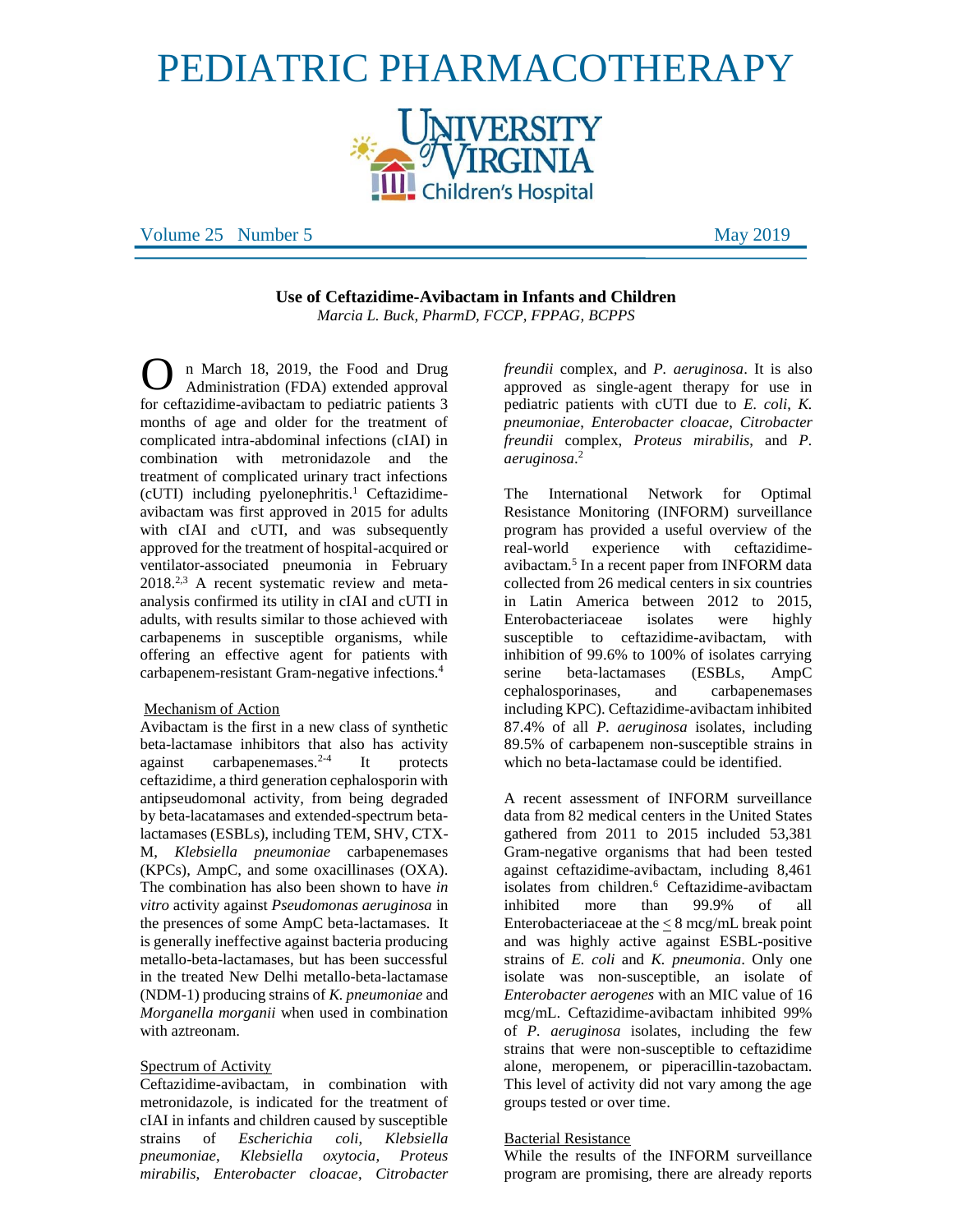of resistance to ceftazidime-avibactam. The resistant strains identified to date have been most frequently the result of an amino acid substitution at or near the omega loop of the KPC enzyme. $4,7$ In an early release from *The Journal of Antimicrobial Chemotherapy*, Hemarajata and Humphries described resistance occurring after use of ceftazidime-avibactam in a patient with end-stage renal and liver disease on dialysis while awaiting liver transplantation.<sup>7</sup> On hospital day 35, the patient was placed on cefepime and vancomycin for ventilator-associated pneumonia. Three days later, a KPC-2 producing strain of *K. pneumoniae* was identified and treatment was changed to ceftazidime-avibactam and gentamicin. Twelve days later, *K. pneumoniae* was again isolated from a blood culture. This isolate contained a single L169P mutation in the KPC-2 enzyme which significantly reduced susceptibility to ceftazidime-avibactam and necessitated a change to meropenem for another 13 days until clinical cure was achieved.

## Pharmacokinetics

Ceftazidime-avibactam exhibits linear pharmacokinetics.<sup>2</sup> Less than 10% of the administered dose is bound to serum proteins. It is excreted by the kidneys, with 80-90% of the dose eliminated as unchanged drug. Approximately 50% of the dose is excreted within 2 hours of dose administration. Elimination is decreased in patients with renal impairment, requiring dosage adjustment to avoid drug accumulation and toxicity.

The pharmacokinetic profile of ceftazidimeavibactam was evaluated as part of a phase 1 safety and tolerability study conducted in 32 children.<sup>8</sup> Patients were divided into four cohorts: 1 (12 years to up to 18 years of age), 2 (6 years up to  $12$  years),  $3$  ( $2$  years up to  $6$  years), and  $4$  ( $3$ months up to 2 years). A single dose was given over 2 hours: 2 grams for cohort 1 and 50 mg/kg up to a maximum of 500 mg in cohorts 2-4. Mean maximum plasma ceftazidime concentrations  $(C_{\text{max}})$  for the four cohorts were 79.8 mg/L (CV%) 41.8), 81.3 mg/L (17.8), 80.1 mg/L (14.7), and 91.7 mg/L (19.6), respectively. Additional parameters were only evaluated in the two older cohorts. Area under the concentration-time curve (AUC) results were also similar to adult values, with a mean of 230.6 hr•mg/L  $(30.7)$  in cohort 1 and 221.2 hr•mg/L (17.4) in cohort 2. Mean elimination half-lives for the two cohorts were 1.7 hours (range 0.9-2.8 hours) and 1.6 hours (0.9-1.8 hours). Likewise, avibactam  $C_{\text{max}}$  was similar across all four cohorts: 15.1 mg/L (52.4), 14.1 mg/L (23.1), 13.7 mg/L (22.4), and 16.3 mg/L (22.6). Values for avibactam AUC in cohorts 1 and 2 were 36.4 hr•mg/L (33.6) and 34.8 hr•mg/L (22.6), and half-lives for groups 1 and 2 were 2.0 hours (2.9-2.6 hours) and 2.1 hours (1.9-2.4), respectively.

## Clinical Experience

There have been only limited reports of ceftazidime-avibactam use in infants, children, and adolescents prior to the FDA approval for pediatric patients. In 2018, Tamma and colleagues at Johns Hopkins Hospital described their experience treating a 2-month-old infant with a refractory infection.<sup>9</sup> The patient was a previously full-term infant with a congenital diaphragmatic hernia that had been surgically repaired at 2 weeks but remained hospitalized for respiratory support. At 2 months, she developed fevers and hypotension requiring vasopressors and was started on cefepime and vancomycin empirically. Cultures grew Gram-negative rods that were subsequently speciated as *Burkholderia cepacia* complex (Bcc). Treatment was changed to intravenous trimethoprim-sulfamethoxazole and daily blood cultures were continued.

Ceftazidime was added on day 6 of the infection for persistent bacteremia. The ceftazidime MIC at that time was 8 mcg/mL. With continued bacteremia in spite of removing all central IV catheters, the ceftazidime was changed to a continuous infusion on day 12. Four days later, ceftazidime was replaced with extended infusion meropenem and the trimethoprimsulfamethoxazole continued. On day 32 of positive blood cultures, treatment was changed to ceftazidime-avibactam 50 mg/kg (40 mg/kg ceftazidime and 10 mg/kg avibactam) as an extended infusion over 8 hours and given every 8 hours. Antimicrobial sensitivity testing had revealed that the Bcc was highly sensitive to ceftazidime-avibactam, with a zone of inhibition of 33 mm (with the breakpoint for susceptibility defined as  $> 18$  mm) and an MIC of 2 mcg/mL. Within 24 hours of initiating the change in therapy, the patient had her first negative blood culture. She was treated for an additional 6 weeks without further issues and remained infection-free at 10-month follow-up. Genomic sequencing of the Bcc isolate revealed a Pen-like betalactamase.

Earlier this year, Hobson and colleagues at the Robert Debré Hospital in Paris reported the use of ceftazidime-avibactam in a 3-year-old girl with a refractory infection following chemotherapy for a relapse of acute lymphoblastic leukemia.<sup>10</sup> She presented with a fever and neutropenia, and was found to be bacteremic. Her initial culture grew a *K. pneumoniae* strain producing CTX-M-1. She was successfully treated with imipenem, but 8 days later was found to have a multidrug-resistant NDM-1-producing strain of *Morganella morganii*. The MIC values were > 256 mcg/mL for ceftazidime, 3 mcg/mL for meropenem,  $> 32$ mcg/mL for imipenem, 4 mcg/mL for aztreonam, and 0.016 mcg/mL for ceftazidime-avibactam. The patient received aztreonam 100 mg/kg/day and ceftazidime-avibactam 150 mg/kg/day for 10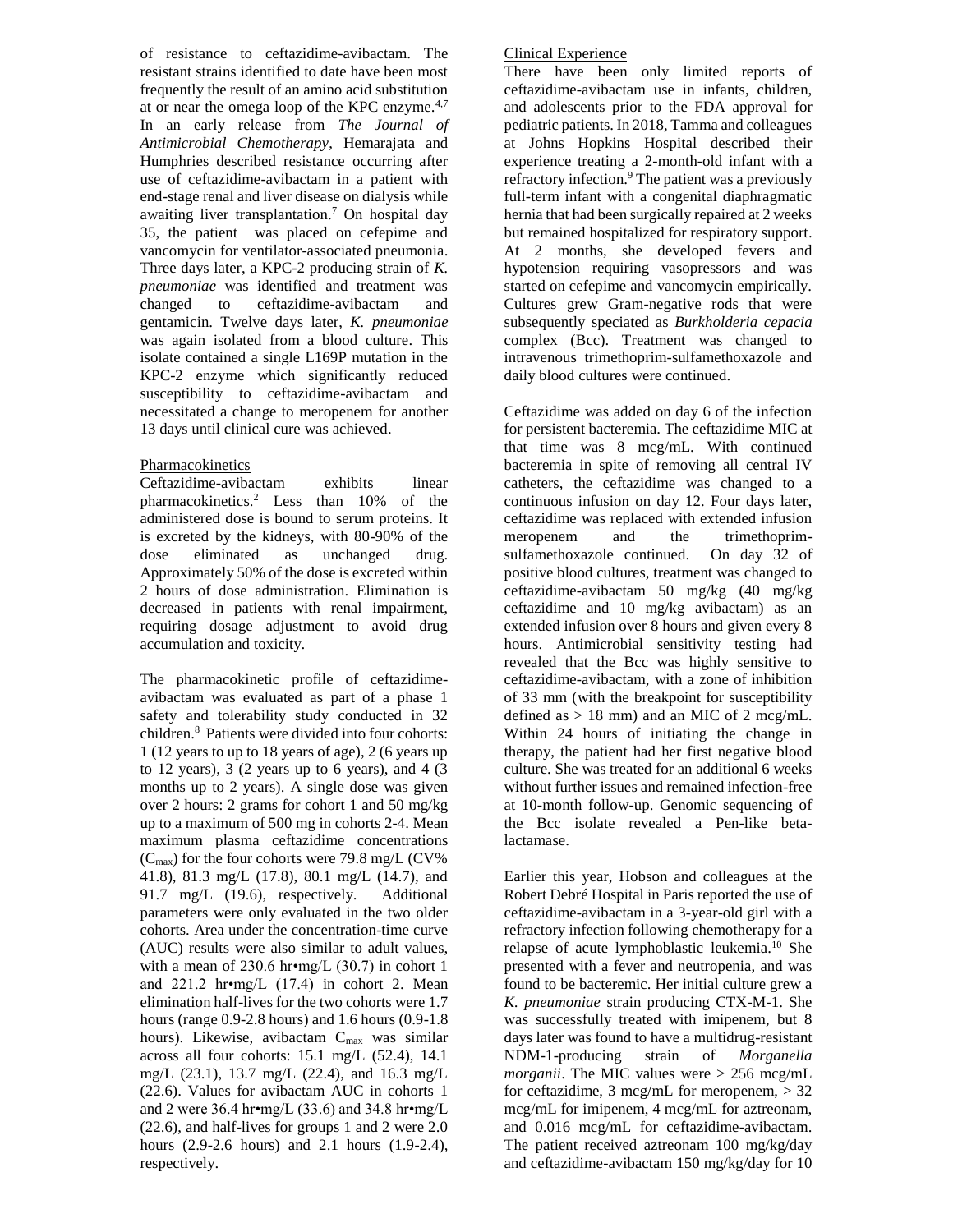days, with resolution of the infection, negative cultures, and no further signs of relapse at 6 month follow-up.

The manufacturer conducted two controlled studies of ceftazidime-avibactam to support their request for FDA approval of a pediatric indication. Effectiveness in pediatric cIAI was demonstrated in a multicenter randomized, singleblind, active-comparator controlled trial of 83 patients ranging from 3 months to 18 years of age. Patients were randomized in a 3:1 ratio to receive either ceftazidime-avibactam and metronidazole or meropenem. Children and adolescents 2 to 18 years of age received a ceftazidime-avibactam dose of 62.5 mg/kg (50 mg/kg ceftazidime and 12.5 mg/kg of avibactam) up to a maximum of 2.5 grams, while infants 3 months up to 6 months of age were given a dose of 50 mg/kg (40 mg/kg ceftazidime and 10 mg/kg avibactam), infused over 2 hours every 8 hours in combination with metronidazole 20 mg/kg IV every 8 hours. Patients treated with meropenem were given a dose of 20 mg/kg IV every 8 hours. Patients were treated for 72 hours with their assigned study drug, but could then be switched to oral therapy to complete 7 to 15 days of treatment by the site investigator.

The majority of the patients in the study were being treated for a perforated appendix or a periappendiceal abscess. Mean age of the study patients was 11 years, with a range of 3 to17 years. There were no infants in the ceftazidimeavibactam group. Sixty-nine patients had at least one positive bacterial culture; 50 in the combination group and 19 in the meropenem group. The most common organisms were *E coli*, in 80% of patients, and *P. aeruginosa* in 33%. The test-of-cure visit was scheduled between 8 and 15 days after the last dose of the study drug. Clinical cure was defined as resolution of all acute signs and symptoms or improvement such that antibiotics were discontinued.

In the intention-to-treat population, 56 of 61 patients (91.8%) in the ceftazidime-avibactam plus metronidazole group and 21 of the 22 meropenem patients (95.5%) were categorized as having a clinical cure. Clinical cure rates in the patients with positive cultures were 45 of 50 patients (90%) in the combination group and 18of 19 patients (94.7%) in the meropenem group. In patients with *E. coli* infections, the clinical cure rates were 90.5% for ceftazidime-avibactam and 92.3% for meropenem. Clinical cure rates for *P. aeruginosa* were 85.7% and 88.9%, respectively. Although the results of this study have not been published, the results are available at [www.ClinicalTrials.gov,](http://www.clinicaltrials.gov/) NCT 02475733).

A subsequent multicenter single-blind activecomparator safety and tolerability study was conducted by the manufacturer in 95 infants, children, and adolescents from 3 months to 18 years of age with cUTI.<sup>2</sup> Patients were randomized to either ceftazidime-avibactam at the same doses as in the previous study or cefepime given at the standard recommended dose for age and weight. The median patient age was 4.2 years, with a range of 3.5 to 18 years. Most of the patients had been diagnosed with pyelonephritis, and 77 had at least one Gram-negative pathogen in the urine, with *E. coli* found in 92%. Clinical cure was defined in a manner similar to the earlier study. Microbiological cure was defined as eradication of the organism identified at the baseline urine culture. Clinical cure was reported in 48 of 54 (88%) of the ceftazidime-avibactam patients and 19 of the 23 cefepime patients (83%). Microbiological cure was seen in 43 (80%) and 14 (61%) patients in the two groups. Neither of the two tests was powered to determine a statistically significant difference in clinical efficacy.

## Contraindications, Warnings, and Precautions

Ceftazidime-avibactam is contraindicated in patients with known severe hypersensitivity to either component or other beta-lactam antibiotics. <sup>2</sup> Severe hypersensitivity reactions, including anaphylaxis and dermatologic reactions, have been reported after ceftazidimeavibactam use. Creatinine clearance should be evaluated daily in any patient with changing renal function or those at risk for worsening function due to illness. Patients with renal impairment are at greater risk for seizures from ceftazidimeavibactam accumulation and require close evaluation and dose adjustment. *Clostridium difficile*-associated diarrhea (CDAD) has been reported with ceftazidime-avibactam. Patients and their families should be aware of the need to report the development of diarrhea to their healthcare provider.

# Adverse Effects

The most commonly reported adverse reactions with ceftazidime-avibactam in adults enrolled in clinical trials were diarrhea (8%), nausea (7%), and vomiting  $(5\%)$ .<sup>2</sup> In the children from 3 months up to 6 years of age participating in the pharmacokinetic, safety, and tolerability study described earlier, constipation, diarrhea, vomiting, a local infusion site reaction, increased serum transaminases, an elevated triglyceride level, and an increased gamma-glutamyl transferase level were each reported in one patient  $(3.1\%$  for each reaction).<sup>8</sup> No adverse effects were reported in the patients 6 years of age or older.

#### Drug Interactions

Avibactam is a substrate of organic ion transporters 1 and 3 (OAT1 and OAT3) which might contribute to its uptake and excretion.<sup>2</sup> Probenecid is a potent OAT inhibitor and may